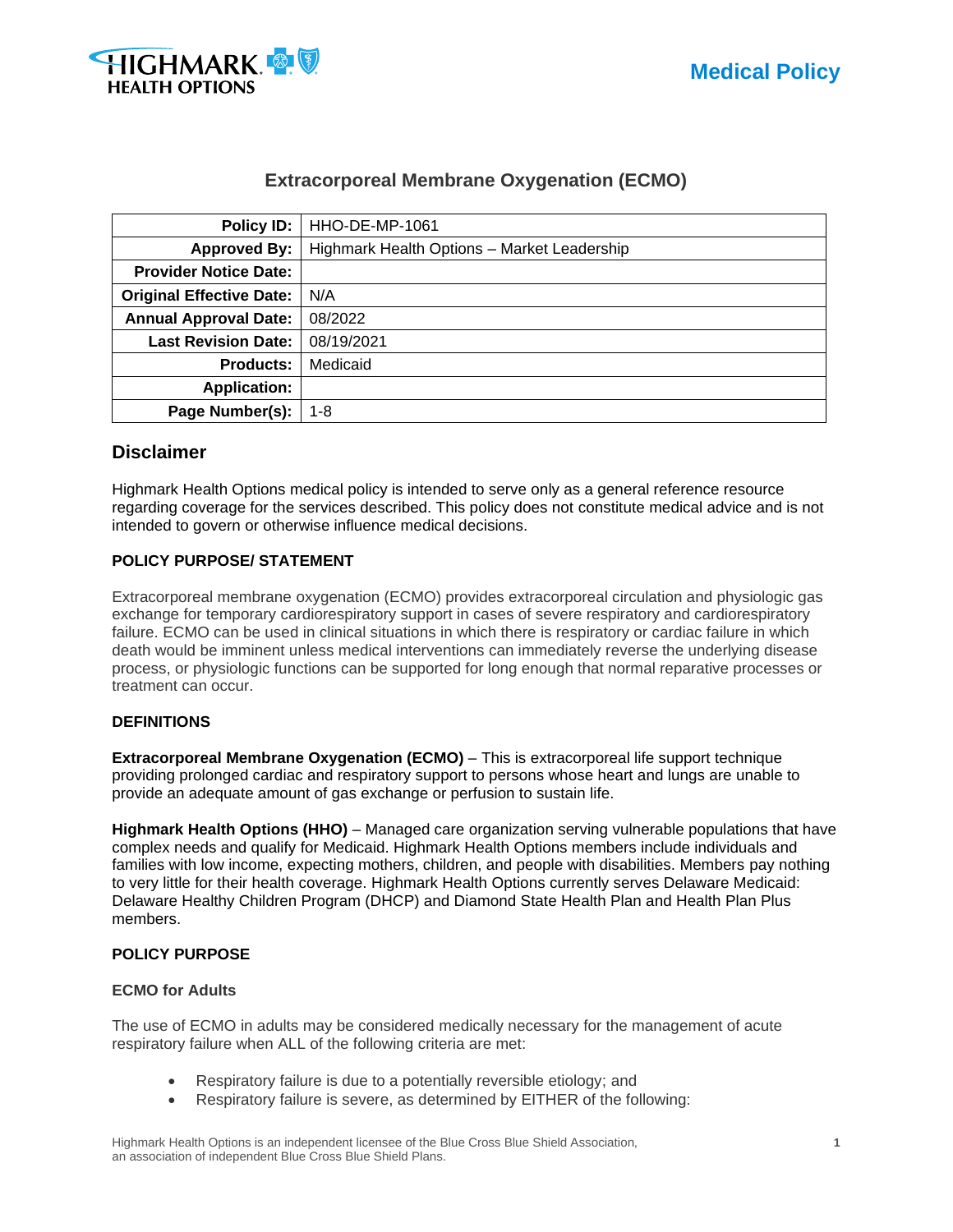



- $\circ$  A standardized severity instrument such as the Murray score (see table attachment); or
- o ONE of the following criteria for respiratory failure severity:
	- Uncompensated hypercapnia with a pH less than 7.2; or
		- $PaO<sub>2</sub>/FIO<sub>2</sub>$  of less than 100 mm Hg on fraction of inspired oxygen (FIO<sub>2</sub>) greater than 90%; or
		- **■** Inability to maintain airway plateau pressure (Pplat) less than 30 cm  $H_20$  despite a tidal volume of four (4) to six (6) mL/kg ideal body weight; or
		- Oxygenation Index<sup>\*</sup> greater than 30: or
		- $\bullet$  CO<sub>2</sub> retention despite high Pplat (greater than 30 cm H<sub>2</sub>O).

\*Oxygenation Index = FIO2 x 100 x MAP/PaO2 mm Hg (where FIO2 x 100 = FIO2 as percentage; MAP = mean airway pressure in cm H2O; PaO2 = partial pressure of oxygen in arterial blood).

AND NONE of the following contraindications is present:

- High ventilator pressure (peak inspiratory pressure greater than 30 cm  $H_2O$ ) or high fraction of inspired oxygen (greater than 80%) ventilation for more than 168 hours; or
- Signs of intracranial bleeding; or
- Multisystem organ failure; or
- Prior (i.e., before onset of need for ECMO) diagnosis of a terminal condition with expected survival less than six (6) months; or
- A do-not-resuscitate directive; or
- Cardiac decompensation in an individual who has already been declined for ventricular assist device or transplant; or
- Known neurologic devastation without potential to recover meaningful function; or
- Determination of care futility\*\*

\*\*Assessment of ECMO futility:

Individuals undergoing ECMO treatment should be periodically reassessed for clinical improvement. ECMO should not be continued indefinitely if ANY of the following criteria are met:

- Neurologic devastation as defined by the following:
	- $\circ$  Consensus from two (2) attending physicians that there is no likelihood of an outcome better than persistent vegetative state at six (6) months; and
	- $\circ$  At least one of the attending physicians is an expert in neurologic disease and/or intensive care medicine; and
	- o Determination made following studies including computed tomography, electroencephalography, and exam; or
- Inability to provide aerobic metabolism, defined by the following:
	- o Refractory hypotension and/or hypoxemia; or
	- $\circ$  Evidence of profound tissue ischemia based on creatine phosphokinase or lactate levels, lactate-to-pyruvate ratio, or near-infrared spectroscopy; or
- Presumed end-stage cardiac or lung failure without "exit" plan (i.e., declined for assist device and/or transplantation).

The use of ECMO in adults may be considered medically necessary as a bridge to heart, lung, or combined heart-lung transplantation for the management of respiratory, cardiac, or combined cardiorespiratory failure refractory to optimal conventional therapy.

The use of ECMO in adults is considered experimental**/**investigational when the above criteria are not met, including but not limited to acute and refractory cardiogenic shock and as an adjunct to cardiopulmonary resuscitation.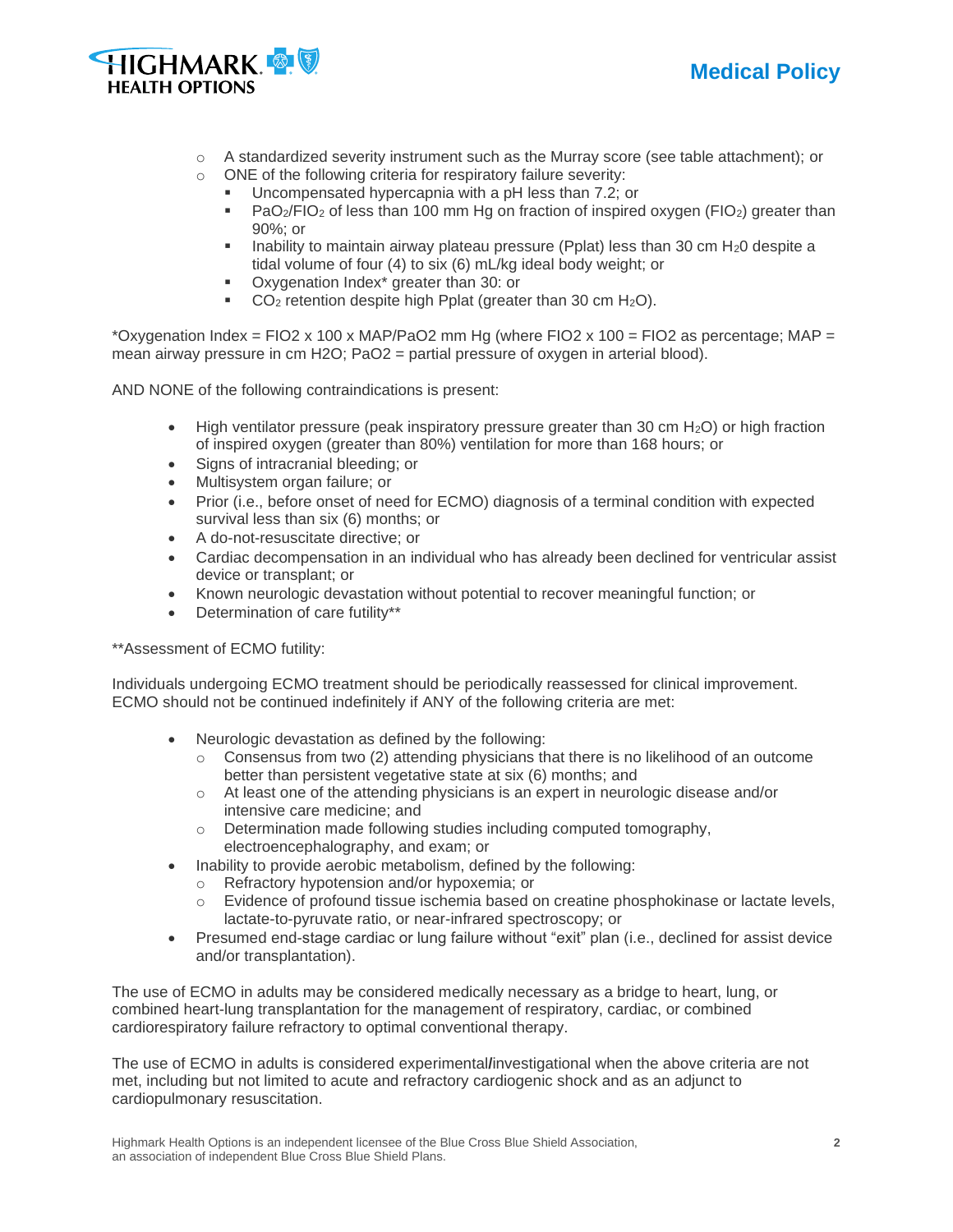



#### **ECMO for Children**

The use of ECMO in children may be considered medically necessary for the management of acute cardiac and/or respiratory failure when ALL of the following criteria are met:

- The child is greater than 28 days old and less than 18 years old; and
- The child has ONE of the following:
	- o Uncompensated hypercapnia with a pH less than 7.2; or
	- o Severe Hypothermia with a temperature < 28 degrees Celsius
	- o PaO2/FIO<sup>2</sup> ratios less than 100; or
	- o Oxygen index greater than 40; or
	- $\circ$  Lack of response to conventional mechanical ventilation and/or other forms of rescue therapy (e.g., high frequency oscillatory ventilation (HFOV), inhaled nitric oxide, prone positioning); or
	- $\circ$  Elevated ventilator pressures (e.g., plateau pressure > 35, mean airway pressure greater than 20-25 on conventional ventilation or greater than 30 on HFOV or evidence of iatrogenic barotrauma); or
	- $\circ$  Cardiac arrest not amendable to high-quality cardiopulmonary resuscitation as defined by the American Heart Association; or
	- o Severe myocardial dysfunction refractory to inotropes or vasopressors and
- NONE of the following contraindications is present:
	- o Lethal chromosomal disorder (includes trisomy 13, 18 or other lethal anomaly**;** trisomy 21 is not a contraindication to ECMO)
	- o Irreversible brain damage; or
	- o Uncontrolled bleeding; or
	- o Acute intracranial hemorrhage.

\*Oxygenation Index = FIO2 x 100 x MAP/PaO2 mm Hg (where FIO2 x 100 = FIO2 as percentage; MAP = mean airway pressure in cm H2O; PaO2 = partial pressure of oxygen in arterial blood).

The use of ECMO in children may be considered medically necessary as a bridge to heart, lung, or combined heart-lung transplantation for the management of respiratory, cardiac, or combined cardiorespiratory failure refractory to optimal conventional therapy respectively.

The use of ECMO in children is considered experimental**/**investigational and therefore noncovered when the above criteria are not due to lack of supporting scientific evidence.

#### **Assessment of ECMO futility**

Individuals undergoing ECMO treatment should be periodically reassessed for clinical improvement. ECMO should not be continued indefinitely if ANY of the following criteria are met:

- Neurologic devastation as defined by the following:
	- $\circ$  Consensus from two (2) attending physicians that there is no likelihood of an outcome better than persistent vegetative state at six (6) months; and
	- o At least one of the attending physicians is an expert in neurologic disease and/or intensive care medicine; and
	- o Determination made following studies including computed tomography, electroencephalography, and exam; or
- Inability to provide aerobic metabolism, defined by the following:
	- o Refractory hypotension and/or hypoxemia; or
	- $\circ$  Evidence of profound tissue ischemia based on creatine phosphokinase or lactate levels, lactate-to-pyruvate ratio, or near-infrared spectroscopy; or

Highmark Health Options is an independent licensee of the Blue Cross Blue Shield Association, **3** an association of independent Blue Cross Blue Shield Plans.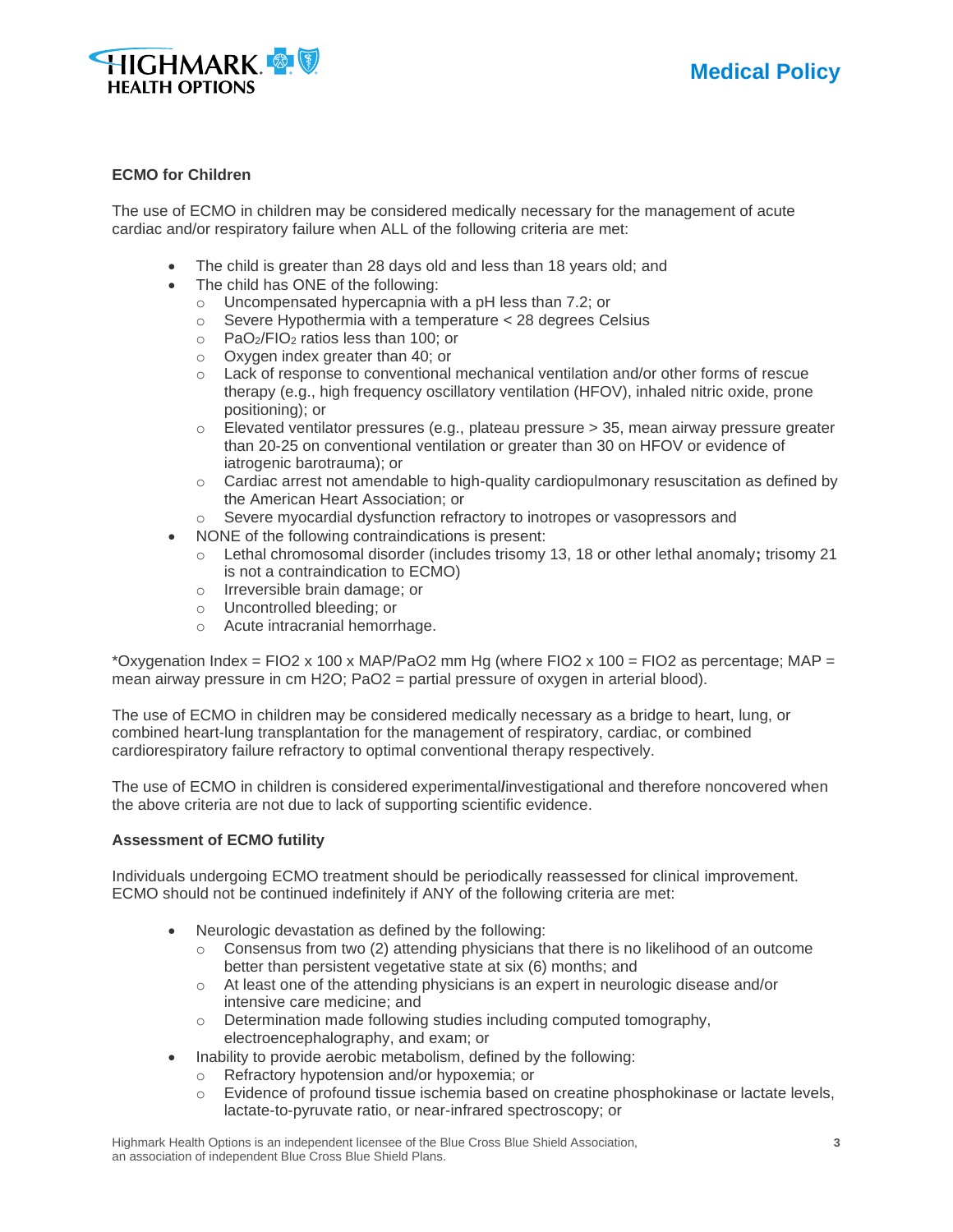



• Presumed end-stage cardiac or lung failure without "exit" plan (i.e., declined for assist device and/or transplantation).

#### **ECMO for Neonates**

The use of ECMO in neonates may be considered medically necessary for the management of acute cardiac and/or respiratory failure when ALL of the following criteria are met:

- ONE of the following conditions:
	- o Congenital diaphragmatic hernia; or
	- o Meconium aspiration syndrome; or
	- o Persistent pulmonary hypertension; or
	- o Sepsis; or
	- o Respiratory distress syndrome; or
	- o Lack of response to conventional mechanical ventilation and/or other forms of rescue therapy (e.g., high frequency oscillatory ventilation (HFOV), inhaled nitric oxide, prone positioning); or
	- $\circ$  Severe myocardial dysfunction refractory to inotropes or vasopressors: and
- ONE of the following:
	- $\circ$  Oxygenation Index<sup>\*</sup> greater than 40 for greater than four (4) hours; or
	- $\circ$  Failure to wean from 100% oxygen despite prolonged (greater than 48 hours) maximal medical therapy or persistent episodes of decompensation; or
	- $\circ$  Severe hypoxic respiratory failure with acute decompensation (PaO2 less than 40) unresponsive to intervention; or
	- o Severe pulmonary hypertension with evidence of right ventricular dysfunction and/or left ventricular dysfunction; or
	- o Pressor resistant hypotension.

Contraindications include:

- Lethal chromosomal disorder (includes trisomy 13, 18 or other lethal anomaly**;** trisomy 21 is not a contraindication to ECMO)
- Irreversible brain disease
- Uncontrolled bleeding
- Grade III or greater intraventricular hemorrhage.

Relative contraindications include:

- Irreversible organ damage (unless considered for organ transplant)
- Weight less than 2 Kg
- Post-menstrual of age less than 34 weeks, because of the increased incidence of increased intracranial hemorrhage

\*Oxygenation Index = FIO2 x 100 x MAP/postductal PaO2 mm Hg (where FIO2 x 100 = FIO2 as percentage; MAP = mean airway pressure in cm H2O; PaO2 = partial pressure of oxygen in arterial blood).

The use of ECMO in neonates is considered experimental**/**investigational and therefore noncovered when the above criteria are not met due to lack of supporting scientific evidence.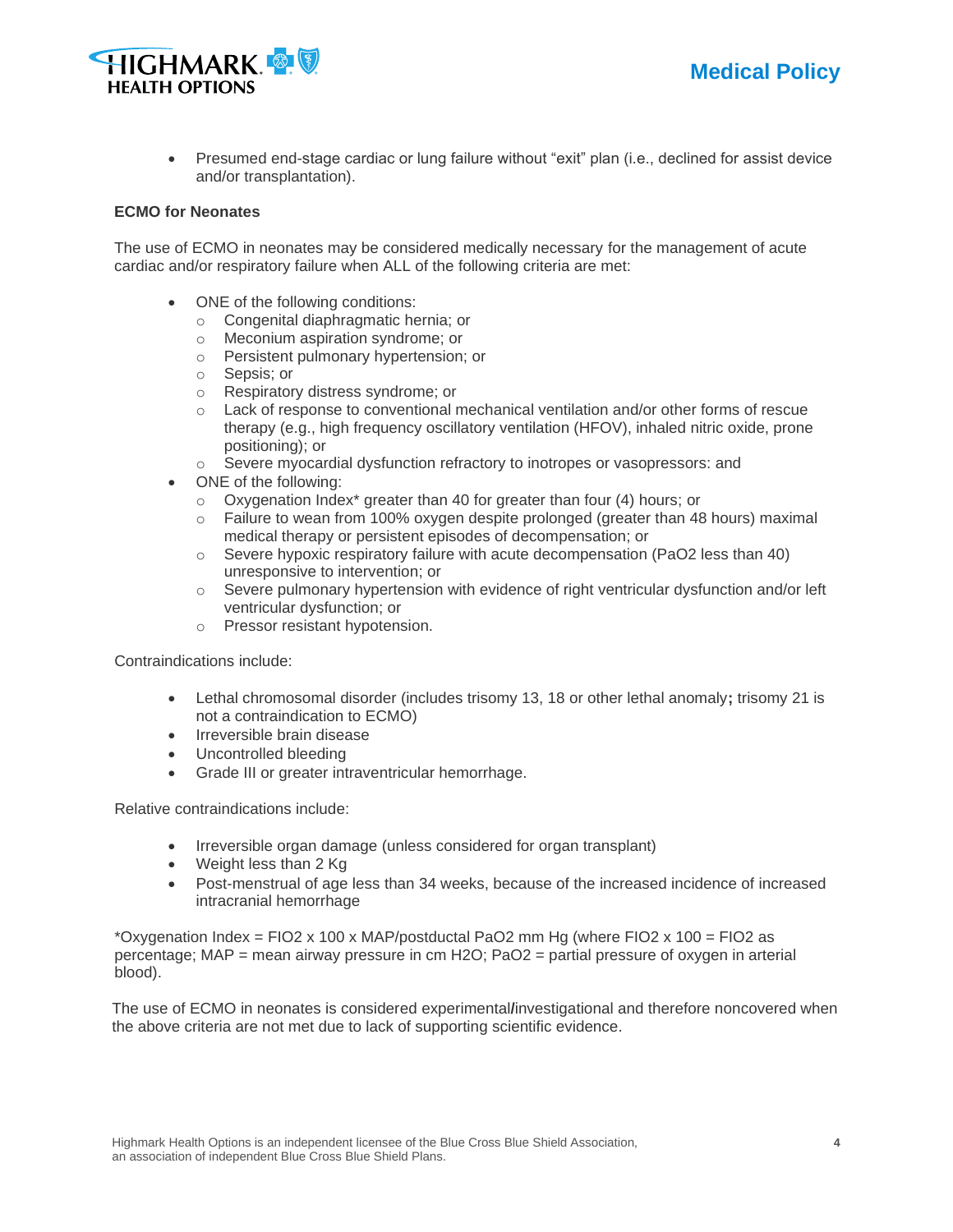

#### **PROCEDURE CODES**

| 33946 | Extracorporeal Membrane Oxygenation (ecmo)/extracorporeal Life Support (ecls)<br>Provided By Physician; Initiation, Veno-venous.                                                                                                                                        |
|-------|-------------------------------------------------------------------------------------------------------------------------------------------------------------------------------------------------------------------------------------------------------------------------|
| 33947 | Extracorporeal Membrane Oxygenation (ecmo)/extracorporeal Life Support (ecls)<br>Provided By Physician; Initiation, Veno-arterial.                                                                                                                                      |
| 33948 | Extracorporeal Membrane Oxygenation (ecmo)/extracorporeal Life Support (ecls)<br>Provided By Physician; Daily Management, Each Day, Veno-venous.                                                                                                                        |
| 33949 | Extracorporeal Membrane Oxygenation (ecmo)/extracorporeal Life Support (ecls)<br>Provided By Physician; Daily Management, Each Day, Veno-arterial.                                                                                                                      |
| 33951 | Extracorporeal Membrane Oxygenation (ecmo)/extracorporeal Life Support (ecls)<br>Provided By Physician; Insertion Of Peripheral (arterial And/or Venous) Cannula(e),<br>Percutaneous, Birth Through 5 Years Of Age (includes Fluoroscopic Guidance, When<br>Performed). |
| 33952 | Extracorporeal Membrane Oxygenation (ecmo)/extracorporeal Life Support (ecls)<br>Provided By Physician; Insertion Of Peripheral (arterial And/or Venous) Cannula(e),<br>Percutaneous, 6 Years And Older ((includes Fluoroscopic Guidance, When Performed).              |
| 33953 | Extracorporeal Membrane Oxygenation (ecmo)/extracorporeal Life Support (ecls)<br>Provided By Physician; Insertion Of Peripheral (arterial And/or Venous) Cannula(e),<br>Open, Birth Through 5 Years Of Age.                                                             |
| 33954 | Prolonged Service In The Office Or Other Outpatient Setting Requiring Direct Patient<br>Contact Beyond The Usual Service; First Hour (List Separately In Addition To Code For<br>Office Or Other Outpatient Evaluation And Management Service).                         |
| 33955 | Extracorporeal Membrane Oxygenation (ecmo)/extracorporeal Life Support (ecls)<br>Provided By Physician; Insertion Of Central Cannula(e) By Sternotomy Or Thoracotomy,<br>Birth Through 5 Years Of Age.                                                                  |
| 33956 | Extracorporeal Membrane Oxygenation (ecmo)/extracorporeal Life Support (ecls)<br>Provided By Physician; Insertion Of Central Cannula(e) By Sternotomy Or Thoracotomy<br>6 Years And Older.                                                                              |
| 33957 | Extracorporeal Membrane Oxygenation (ecmo)/extracorporeal Life Support (ecls)<br>Provided By Physician; Reposition Peripheral (arterial And/or Venous) Cannula(e)<br>Percutaneous Birth Through 5 Years Of Age (includes Fluouroscopic Guidance, When<br>Performed).    |
| 33958 | Extracorporeal Membrane Oxygenation (ecmo)/extracorporeal Life Support (ecls)<br>Provided By Physician; Reposition Peripheral (arterial And/or Venous) Cannula(e)<br>Percutaneous, 6 Years And Older (includes Fluouroscopic Guidance, When Performed).                 |
| 33959 | Extracorporeal Membrane Oxygenation (ecmo)/extracorporeal Life Support (ecls)<br>Provided By Physician; Reposition Peripheral (arterial And/or Venous) Cannula(e) Open<br>Birth Through 5 Years Of Age (includes Fluouroscopic Guidance, When Performed).               |
| 33962 | Extracorporeal Membrane Oxygenation (ecmo)/extracorporeal Life Support (ecls)<br>Provided By Physician; Reposition Peripheral (arterial And/or Venous) Cannula(e) Open<br>6 Years And Older (includes Fluouroscopic Guidance, When Performed).                          |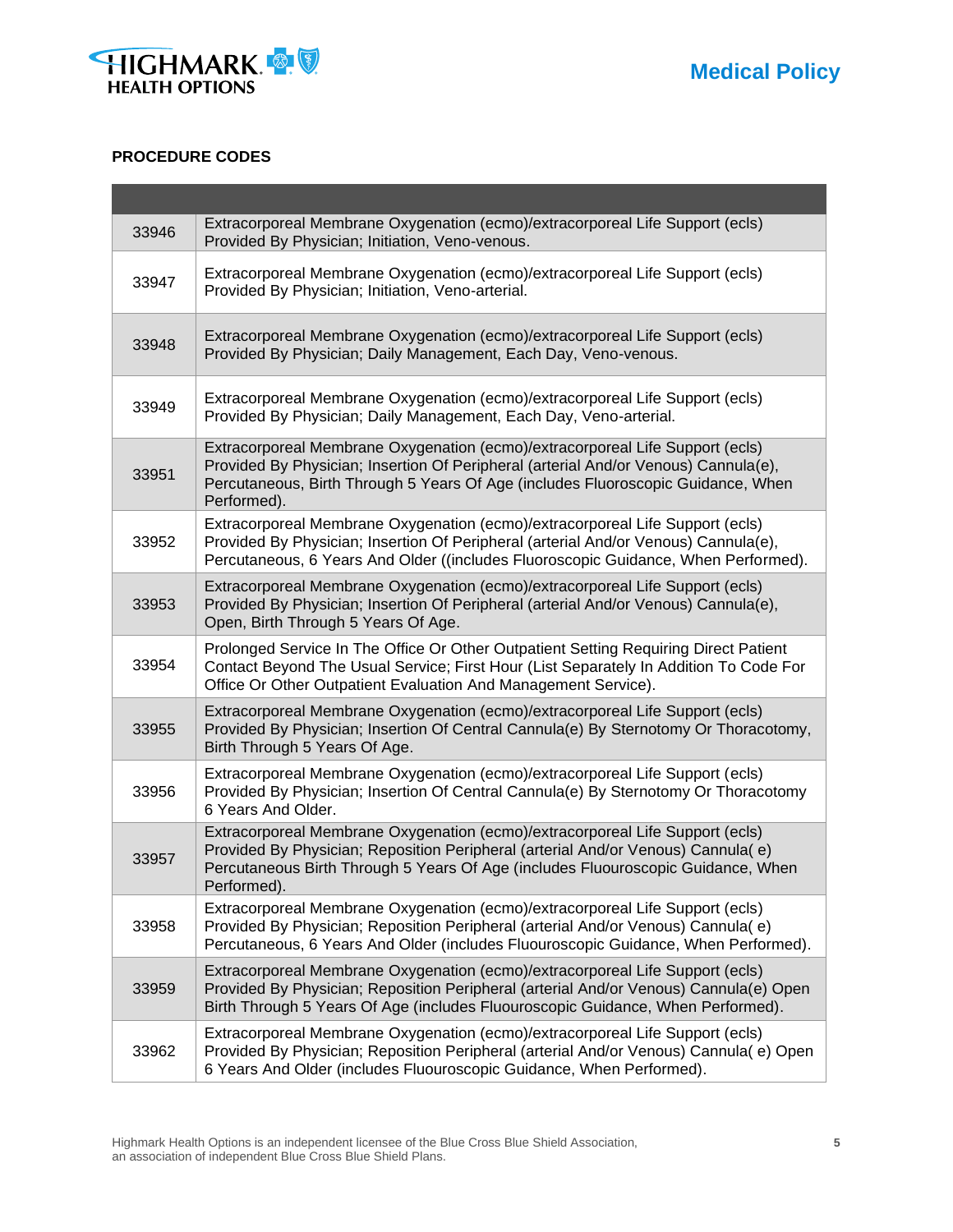

| 33963 | Extracorporeal Membrane Oxygenation (ecmo)/extracorporeal Life Support (ecls)<br>Provided By Physician; Reposition Of Central Cannula(e) By Sternotomy Or<br>Thoracotomy, Birth Through 5 Years Of Age (includes Fluouroscopic Guidance, When<br>Performed). |
|-------|--------------------------------------------------------------------------------------------------------------------------------------------------------------------------------------------------------------------------------------------------------------|
| 33964 | Extracorporeal Membrane Oxygenation (ecmo)/extracorporeal Life Support (ecls)<br>Provided By Physician; Reposition Of Central Cannula( e) By Sternotomy Or<br>Thoracotomy, 6 Years And Older (includes Fluouroscopic Guidance, When Performed).              |
| 33965 | Extracorporeal Membrane Oxygenation (ecmo)/extracorporeal Life Support (ecls)<br>Provided By Physician; Removal Of Peripheral (aterial And/or Venous) Cannula(e)<br>, Percutaneous, Birth Through 5 Years Of Age.                                            |
| 33966 | Extracorporeal Membrane Oxygenation (ecmo)/extracorporeal Life Support (ecls)<br>Provided By Physician; Removal Of Peripheral (aterial And/or Venous) Cannula(e)<br>, Percutaneous, 6 Years And Older.                                                       |
| 33969 | Extracorporeal Membrane Oxygenation (ecmo)/extracorporeal Life Support (ecls)<br>Provided By Physician; Removal Of Peripheral (aterial And/or Venous) Cannula(e)<br>Open, Birth Through 5 Years Of Age.                                                      |
| 33984 | Extracorporeal Membrane Oxygenation (ecmo)/extracorporeal Life Support (ecls)<br>Provided By Physician; Removal Of Peripheral (aterial And/or Venous) Cannula(e)<br>, Open, 6 Years And Older.                                                               |
| 33985 | Extracorporeal Membrane Oxygenation (ecmo)/extracorporeal Life Support (ecls)<br>Provided By Physician; Removal Of Central Cannula (e) By Sternotomy Or Thoracotomy<br>Birth Through 5 Years Of Age.                                                         |
| 33986 | Extracorporeal Membrane Oxygenation (ecmo)/extracorporeal Life Support (ecls)<br>Provided By Physician; Removal Of Central Cannula (e) By Sternotomy Or Thoracotomy<br>6 Years And Older.                                                                    |
| 33987 | Arterial Exposure With Creation Of Grafy Conduit (eg, Chimney Graft) To Facilitate<br>Arterial Perfusion For Ecmo/ecls (list Separately In Addition To Code For Primary<br>Procedure).                                                                       |
| 33988 | Insertion Of Left Heart Vent By Thoracic Incision (eg, Sternotomy, Thoracotomy) For<br>Ecmo/ecls.                                                                                                                                                            |
| 33989 | Removal Of Left Heart Vent By Thoracic Incision (eg, Sternotomy, Thoracotomy) For<br>Ecmo/ecls.                                                                                                                                                              |

**Eligible Diagnosis Codes for Procedure Codes: 33946, 33947, 33948, 33949, 33951, 33952, 33953, 33954, 33955, 33956, 33957, 33958, 33959, 33962, 33963, 33964, 33965, 33966, 33969, 33984, 33985, 33986, 33987, 33988, 33989**

| <b>J80</b> | J95.821 | J96.00 | J96.01 | J96.02 |
|------------|---------|--------|--------|--------|
| P22.0      |         |        |        |        |

## **References**

NICE Guidelines. Extracorporeal membrane oxygenation for severe acute respiratory failure in adults. April 2011. https://www.nice.org.uk/guidance/ipg391. Accessed February 25, 2018.

American Heart Association (AHA). 2015 AHA Guidelines update for CPR and ECC. http://www.cercp.org/images/stories/recursos/Guias%202015/Guidelines-RCP-AHA-2015- Full.pdf. Accessed February 21, 2019.

Bartlett, R. (2017). Extracorporeal membrane oxygenation (ECMO) in adults. Parsons P (Ed). Uptodate; Available from http://lib.dmu.edu/db/uptodate/cite. Accessed February 25, 2018.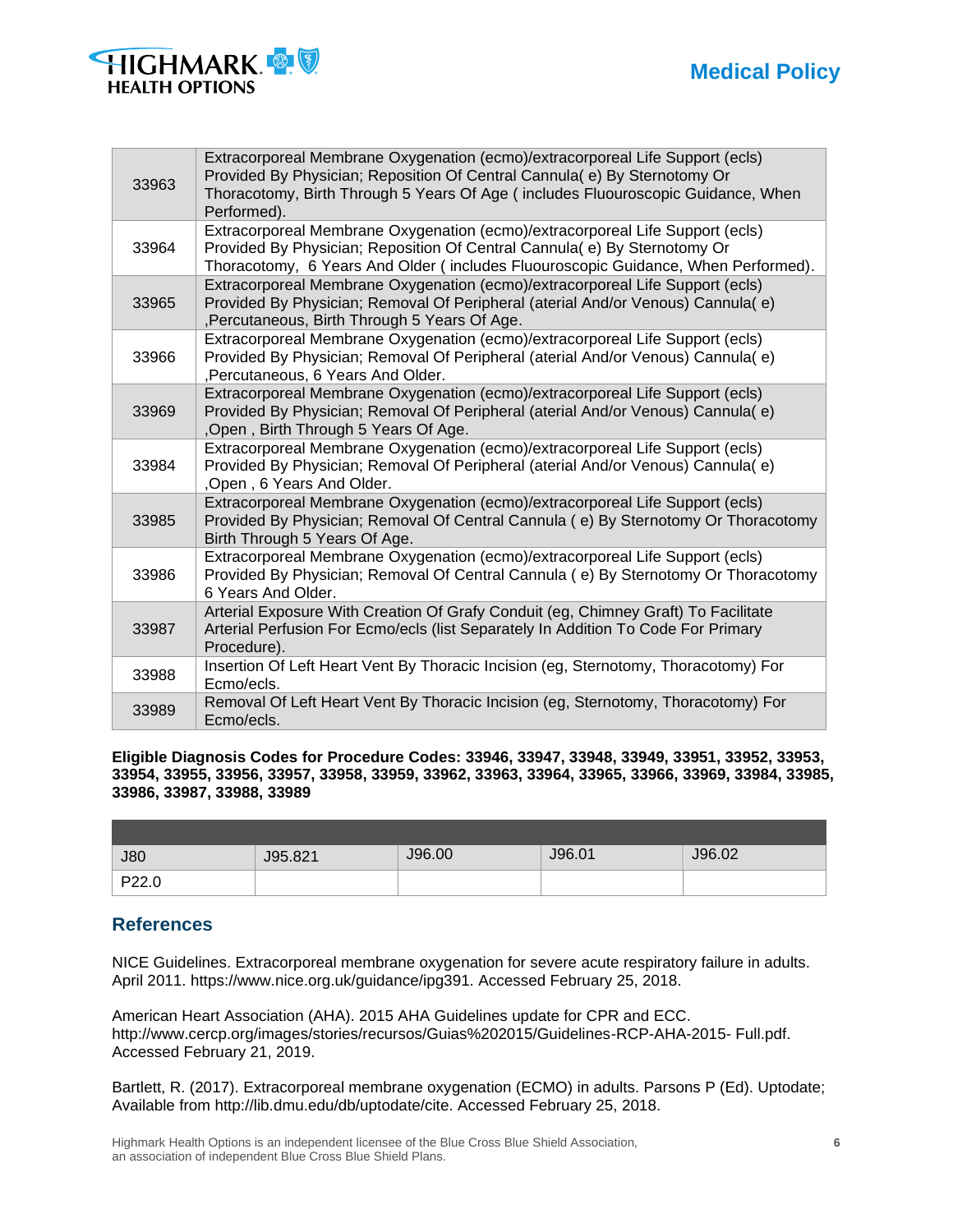

Sen A, Callisen HE, Alwardt CM, et al. Adult venovenous extracorporeal membrane oxygenation for severe respiratory failure: Current status and future perspectives. Ann Card Anaesth. 2016;19(1):97-111. doi:10.4103/0971-9784.173027.

Hayes, Inc. Hayes Medical Technology Brief. Extracorporeal Membrane Oxygenation (ECMO) for Out-of-Hospital Cardiac Arrest in Adults. Landsdale, PA: Hayes, Inc; Published September 14, 2012. Reviewed August 1, 2014. Accessed February 21, 2019.

Barbaro RP, Odetola FO, Kidwell KM, et al. Association of Hospital-Level Volume of Extracorporeal Membrane Oxygenation Cases and Mortality. Analysis of the Extracorporeal Life Support Organization Registry. Am J Respir Crit Care Med. 2015;191(8):894-901. doi:10.1164/rccm.201409-1634OC.

Hayes, Inc. Hayes Medical Technology Directory Report. Extracorporeal Membrane Oxygenation for Respiratory Failure (Children and Adults). Lansdale, PA: Hayes, Inc; November 2014. Accessed February 21, 2019.

Extracorporeal Life Support Organization (ELSO). ELSO Guidelines for Adult Respiratory Failure v1.4. 2017. Available https://www.elso.org/Portals/0/ELSO%20Guidelines%20For%20Adult% 20Respiratory%20Failure%201\_4.pdf. Accessed February 21, 2019.

Extracorporeal Life Support Organization (ELSO). ELSO Guidelines for Pediatric Respiratory Failure v1.3. 2013. Available at: www.elso.org/Portals/0/IGD/Archive/FileManager/6f129b235 acusersshyerdocumentselsoguidelinesforpediatricrespiratoryfailure1.3.pdf. Accessed February 21, 2019.

Extracorporeal Life Support Organization (ELSO). Guidelines for Pediatric Cardiac Failure. 2018. Available at: www.elso.org/Portals/0/IGD/Archive/FileManager/ELSO\_Reformatted\_ 2018.02.23.pdf. Accessed February 21, 2019.

Extracorporeal Life Support Organization (ELSO). ELSO Guidelines for Neonatal Respiratory Failure v1.4. December 2017. Available at https://www.elso.org/Portals/0/ELSO GuidelinesNeonatal RespiratoryFailurev1\_4.pdf. Accessed February 21, 2019.

Link MS, Berkow LC, Kudenchuk PJ, et al. Part 7: Adult advanced cardiovascular life support: 2015 American Heart Association guidelines update for cardiopulmonary resuscitation and emergency cardiovascular care. Circulation. 2015;132(18 Suppl 2):S444-464. PMID 26472995.

National Institute for Health and Care Excellence (NICE). Extracorporeal membrane oxygenation (ECMO) for acute heart failure in adults [IPG482]. 2014;https://www.nice.org.uk/Guidance/ipg482. Accessed February 11, 2019.

Vaquer S, de Haro C, Peruga P, et al. Systematic review and meta-analysis of complications and mortality of veno-venous extracorporeal membrane oxygenation for refractory acute respiratory distress syndrome. Ann Intensive Care. 2017;7(1):51. doi.org/10.1186/s13613-017-0275-4.

Lehmann S, Uhlemann M, Leontyev S, et al. Fate of patients with extracorporeal lung assist as a bridge to lung transplantation versus patients without--a single-center experience. Perfusion. 2015;30(2):154- 160. PMID 24988948.

Ares G, Cuonpane C, Helenowski, I, Reynolds M, Hunter C. Outcomes and associated ethical considerations of long-run pediatric ECMO at a single center institution. Ped Surg Int. 2019;35:321-328.